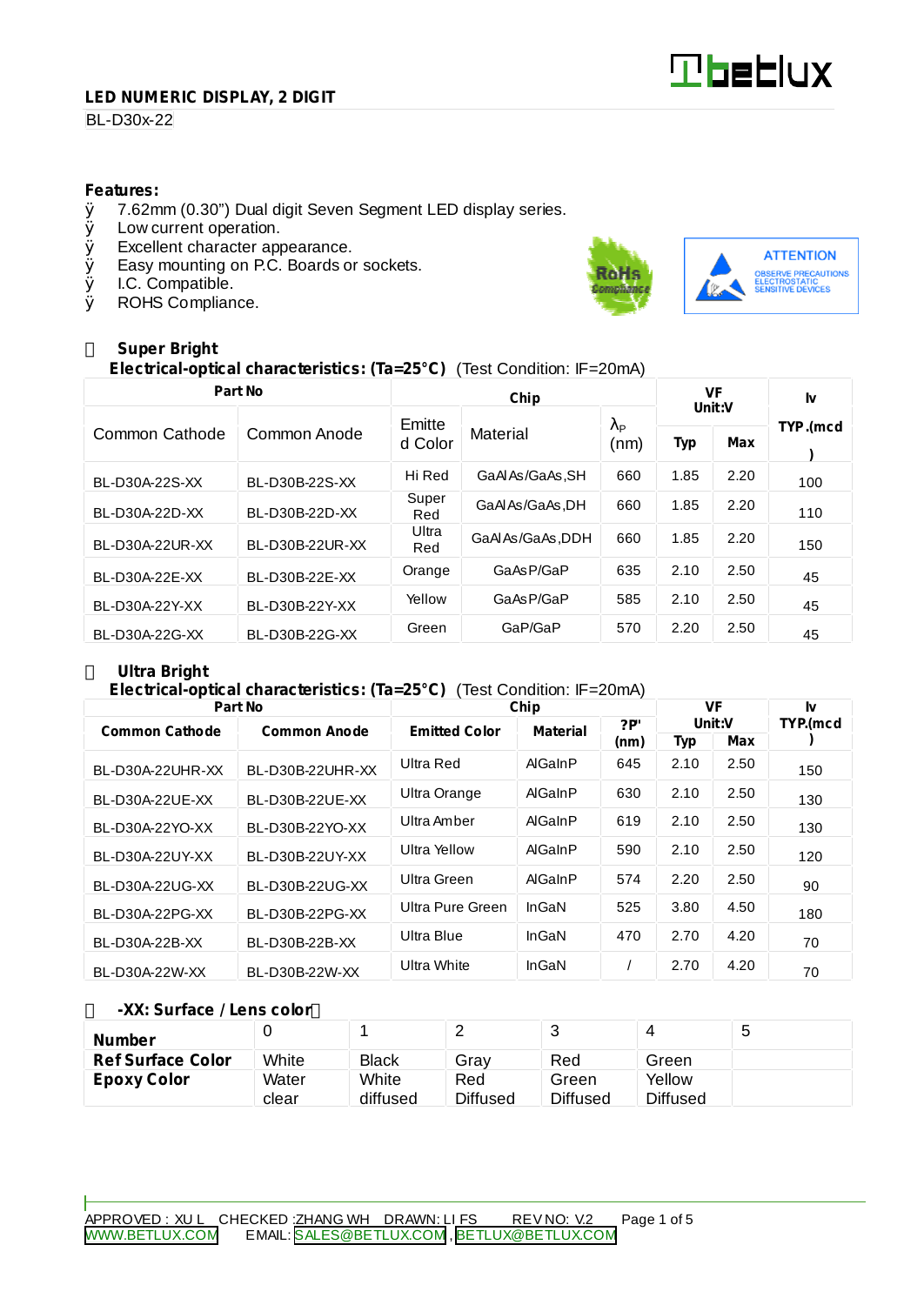BL-D30x-22

| Absolute maximum ratings (1a=25°C)                                                                                                |                |     |           |     |     |     |              |  |
|-----------------------------------------------------------------------------------------------------------------------------------|----------------|-----|-----------|-----|-----|-----|--------------|--|
| <b>Parameter</b>                                                                                                                  | S              | D   | <b>UR</b> | Е   | Υ   | G   | <b>Unit</b>  |  |
| <b>Forward Current</b><br>-l⊧                                                                                                     | 25             | 25  | 25        | 25  | 25  | 30  | mA           |  |
| Power Dissipation $P_d$                                                                                                           | 60             | 60  | 60        | 60  | 60  | 65  | mW           |  |
| Reverse Voltage $V_R$                                                                                                             | 5              | 5   | 5         | 5   | 5   | 5   |              |  |
| Peak Forward Current I <sub>PF</sub><br>(Duty 1/10 @1KHZ)                                                                         | 150            | 150 | 150       | 150 | 150 | 150 | mA           |  |
| Operation Temperature T <sub>OPR</sub>                                                                                            | $-40$ to $+80$ |     |           |     |     |     | $^{\circ}$ C |  |
| Storage Temperature $T_{\text{STG}}$                                                                                              | $-40$ to $+85$ |     |           |     |     |     | $^{\circ}$ C |  |
| <b>Lead Soldering Temperature</b><br>Max.260 $\pm$ 5°C for 3 sec Max.<br>(1.6mm from the base of the epoxy bulb)<br>$T_{\rm SOL}$ |                |     |           |     | °C  |     |              |  |

# **Absolute maximum ratings (Ta=25°C)**

### **Absolute maximum ratings (Ta=25°C)**

| <b>Parameter</b>                                                 | <b>UHR</b>                                                                  | UE  | YO  | <b>UY</b> | UG  | <b>PG</b> | <b>UB</b> | UW  | <b>Unit</b>  |
|------------------------------------------------------------------|-----------------------------------------------------------------------------|-----|-----|-----------|-----|-----------|-----------|-----|--------------|
| <b>Forward Current</b><br>I⊧                                     | 30                                                                          | 30  | 30  | 30        | 30  | 30        | 30        | 30  | mA           |
| Power Dissipation P <sub>d</sub>                                 | 75                                                                          | 65  | 65  | 65        | 75  | 110       | 120       | 120 | mW           |
| Reverse Voltage V <sub>R</sub>                                   | 5                                                                           | 5   | 5   | 5         | 5   | 5         | 5         | 5   |              |
| Peak Forward Current I <sub>PF</sub><br>(Duty 1/10 @1KHZ)        | 150                                                                         | 150 | 150 | 150       | 150 | 150       | 100       | 100 | mA           |
| Operation Temperature T <sub>OPR</sub>                           | $-40$ to $+80$                                                              |     |     |           |     |           |           |     | °C           |
| Storage Temperature $T_{\rm STG}$                                | $-40$ to $+85$                                                              |     |     |           |     |           |           |     | $^{\circ}$ C |
| <b>Lead Soldering Temperature</b><br>$\mathsf{T}_{\mathsf{SOL}}$ | Max.260 $\pm$ 5°C for 3 sec Max.<br>(1.6mm from the base of the epoxy bulb) |     |     |           |     |           |           | °C  |              |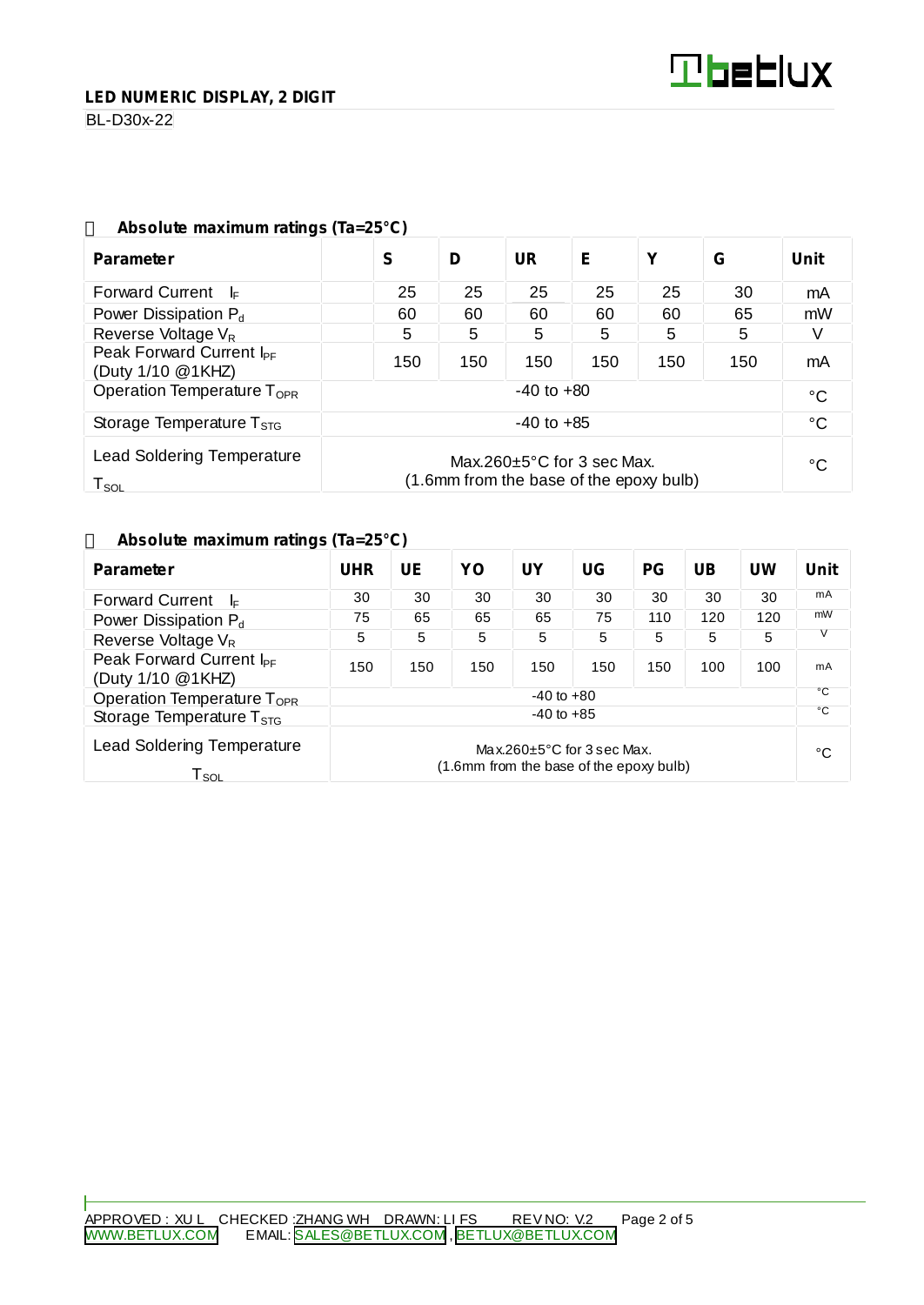

BL-D30x-22

## **Package configuration & Internal circuit diagram**



Notes:

- 1. All dimensions are in millimeters (inches)<br>2. Tolerance is  $\pm 0.25(0.01)$  unless otherwise
- 2. Tolerance is  $\pm 0.25(0.01")$  unless otherwise noted.<br>3. Specifications are subject to change without notic
- Specifications are subject to change without notice.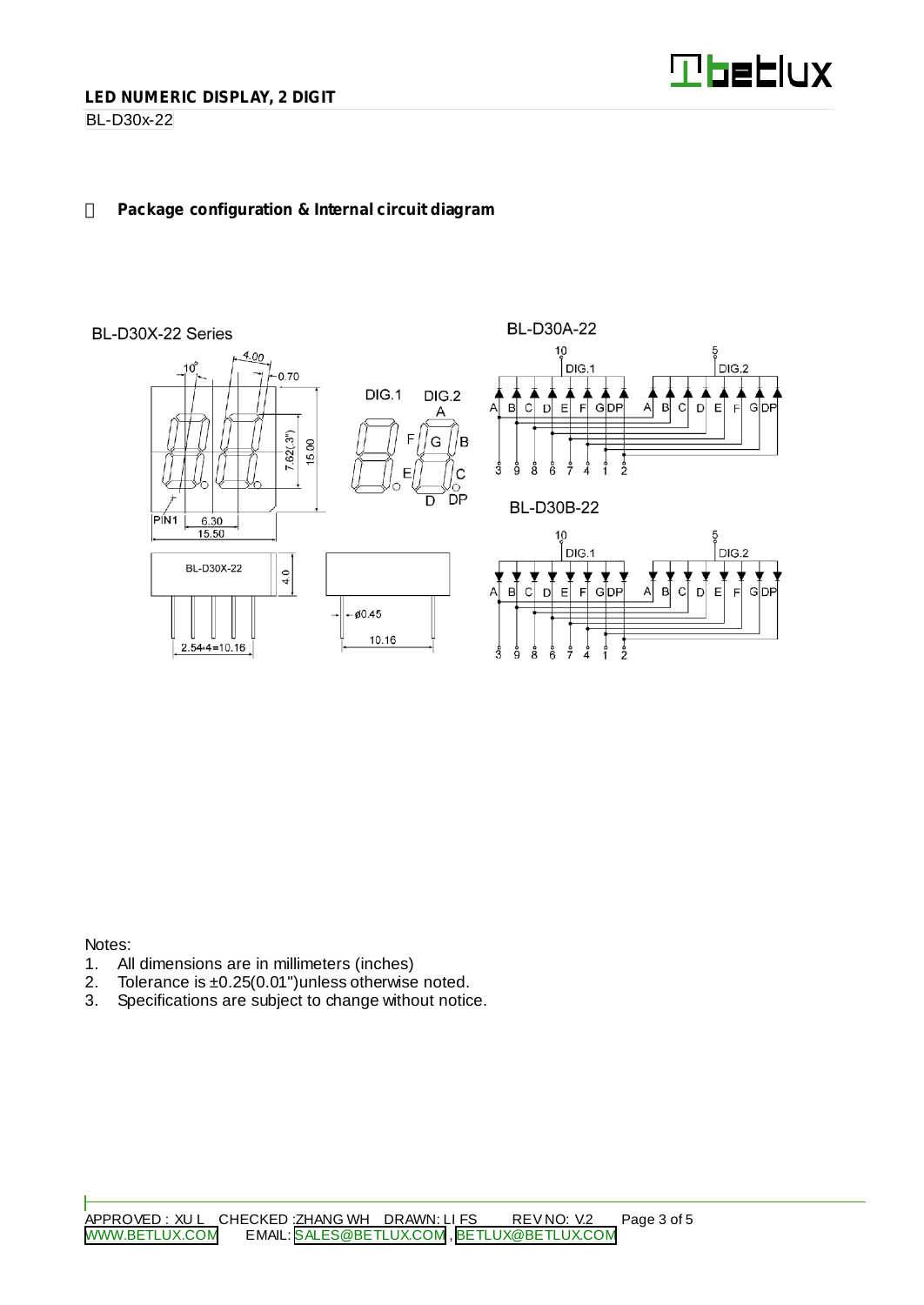# **Tbeblux**

#### **LED NUMERIC DISPLAY, 2 DIGIT**

BL-D30x-22

**Typical electrical-optical characteristics curves:**



- (1) GaAsP/GaAs 655nm/Red
- (2) GaP 570nm/Yellow Green
- (3) GaAsP/GaP 585nm/Yellow
- (4) GaAsp/GaP 635nm/Orange & Hi-Eff Red
- (5) GaP 700nm/Bright Red
- (6) GaAlAs/GaAs 660nm/Super Red
- (8) GaAsP/GaP 610nm/Super Red
- (9) GaAlAs 880nm
- (10) GaAs/GaAs & GaAlAs/GaAs 940nm
- (A) GaN/SiC 430nm/Blue
- (B) InGaN/SiC 470nm/Blue
- (C) InGaN/SiC 505nm/Ultra Green
- (D) InGaAl/SiC 525nm/Ultra Green



FORWARD VOLTAGE (Vf) FORWARD CURRENT VS. FORWARD VOLTAGE



RELATIVE LUMINOUS INTENSITY VS. FORWARD CURRENT FORWARD CURRENT (mA)



AMBIENT TEMPERATURE Ta( ) FORWARD CURRENTVS. AMBIENT TEMPER ATLIRE



NOTE:25 free air temperature unless otherwise specified